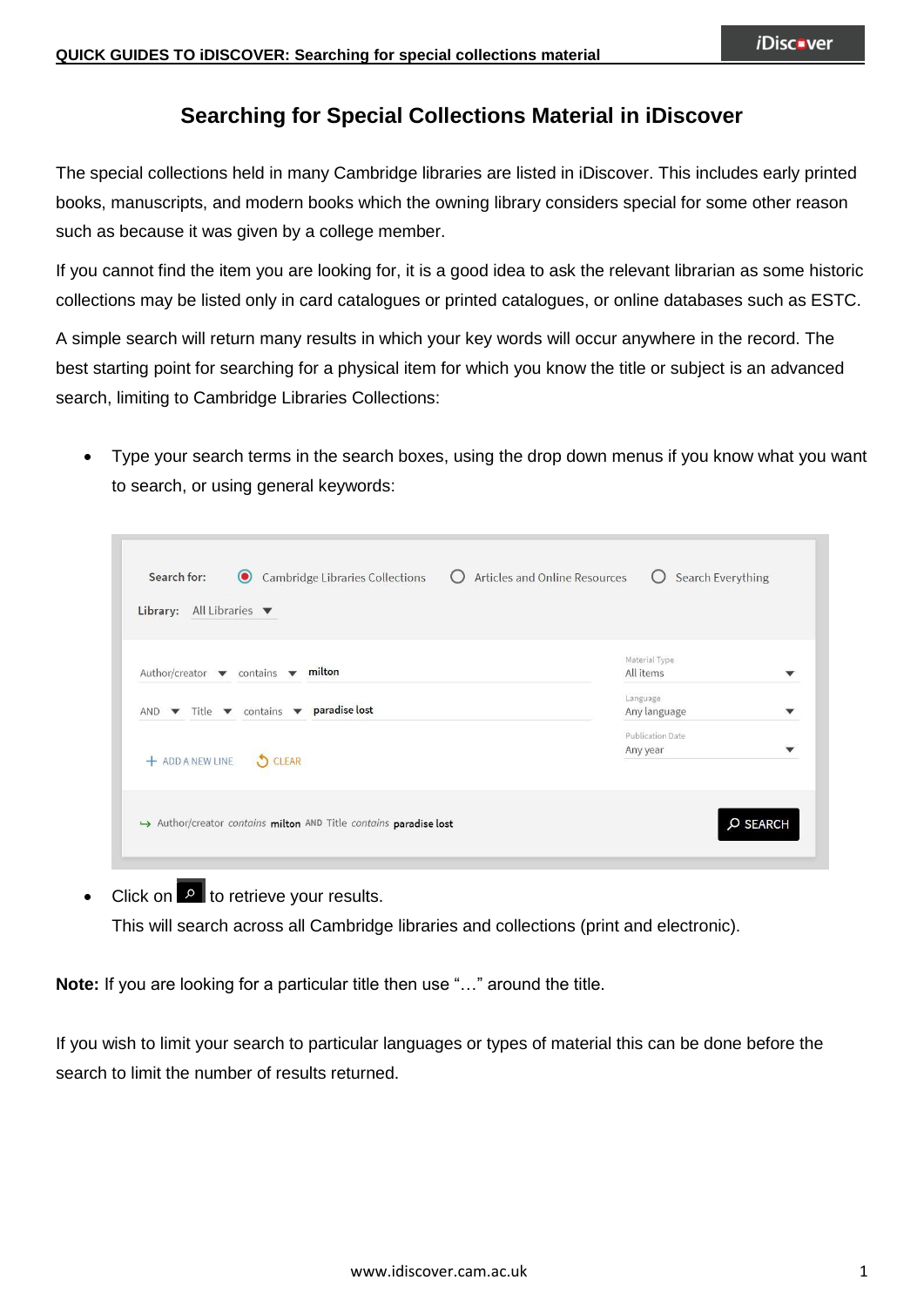| Search for:<br>● Cambridge Libraries Collections  ○ Articles and Online Resources<br><b>Search Everything</b><br>Library: All Libraries $\blacktriangledown$                    |                                                                               |
|---------------------------------------------------------------------------------------------------------------------------------------------------------------------------------|-------------------------------------------------------------------------------|
| Author/creator $\blacktriangledown$ contains $\blacktriangledown$ milton<br>AND $\blacktriangledown$ Any field $\blacktriangledown$ contains $\blacktriangledown$ paradise lost | Material Type<br><b>Books</b><br>Language<br>Any language<br>Publication Date |
| + ADD A NEW LINE CLEAR<br>Author/creator contains milton AND Any field contains paradise lost                                                                                   | Any year<br>O SEARCH                                                          |

Results for books printed before 1900 and other items which the owning library has classed as Special Collections will be listed individually, so you may see several records for the same title. These records may have copy-specific information about each library's copy, such as details of bindings, annotations and condition. You can refine your results in many different ways.

 Use the 'Refine my results' options on the right side of the results screen. (See Quick Guide: Refining, expanding and ordering your results)

| PAGE 1 561 Results |                                                                                                                                                                                                                                                                                                                                                                                                            |  |       | Refine my results                                                                                                         |
|--------------------|------------------------------------------------------------------------------------------------------------------------------------------------------------------------------------------------------------------------------------------------------------------------------------------------------------------------------------------------------------------------------------------------------------|--|-------|---------------------------------------------------------------------------------------------------------------------------|
|                    | <b>BOOK</b><br>99<br>John Milton's Paradise lost / arranged and edited by G.M. Davis, B.A. (Formerly<br>Senior English Mistress, Cheltenham Ladies' College)<br>Milton, John, 1608-1674, author. Davis, G. M., editor.<br>London: G. Bell & Sons Ltd., 1931.<br>Mult Available at UL: Order in West Room (Not borrowable) (1931.7.1210) >                                                                  |  | 0.0.0 | Sort by Relevance $\blacktriangledown$<br>Availability $\wedge$<br>Available in the Library (556)<br>Full Text Online (4) |
|                    | MULTIPLE VERSIONS<br>Paradise lost, 1667.<br>Milton, John, 1608-1674.<br>ILA2 versions of this record exist. See all versions >                                                                                                                                                                                                                                                                            |  |       | Resource Type ^<br><b>Books</b> (538)<br>Scores $(16)$<br>Audio Visual (7)                                                |
|                    | <b>BOOK</b><br>可可<br>The manuscript of Milton's Paradise Lost book I / edited by Helen Darbishire.<br>Milton, John, 1608-1674, author. Bateson, Frederick Wilse, 1901-1978, former owner.; Darbishire, Helen, 1881-1961, editor.;<br>Watson, George, 1927-former owner.<br>Oxford: Clarendon Press, 1931., ©1931<br>Available at UL: Order in West Room (Not borrowable) (899.b.191) and other locations > |  |       | Date $\land$<br>To:<br>From<br>Refine<br>1600<br>2016<br>Library $\wedge$                                                 |
|                    | MULTIPLE VERSIONS<br>Paradise lost.<br>Fowler, Alastair. Milton, John.<br>ID 18 versions of this record exist. See all versions >                                                                                                                                                                                                                                                                          |  |       | Cambridge Theological  (1)<br>Cambridge Union Society (1)<br>Christ's College (82)<br>Churchill College (4)               |
|                    | 99<br><b>BOOK</b><br>Evans's edition of Milton's "Paradise lost", book III / edited by Ernest H.                                                                                                                                                                                                                                                                                                           |  | 0.0.0 | Clare College (1)<br>Classical Faculty Library (1)                                                                        |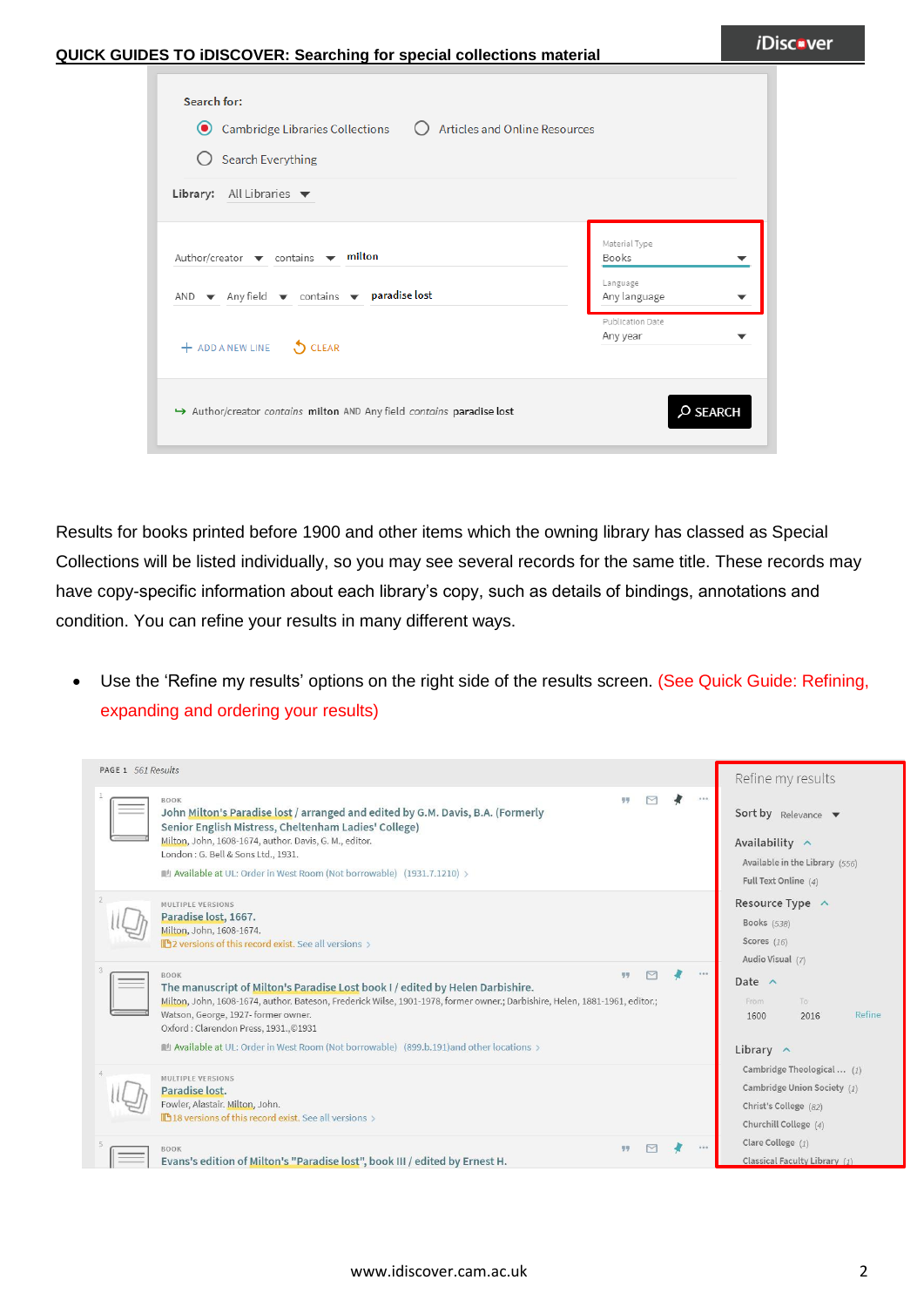Refine to items held in a particular library using the 'Library' area of the 'Refine my results' list. **Note:** Click on the '**Show more**' label at the bottom of the list to see all the options in that list:



To refine these results further, for instance to find the oldest original material, and not modern books relating to the title, use the 'Sort By' feature on the right of the search results screen:

Sort the results by 'Date – oldest' to see the oldest entries first:



**Note:** The results list will include digitised versions of books where these exist, so you can also limit to 'Available in the Library' which will give only books which are physically available in a library somewhere in Cambridge.

| Availability                   |  |
|--------------------------------|--|
| Available in the Library (556) |  |
| Full Text Online $(4)$         |  |

**Note:** Early printed items which have uncertain dates may also come at the top of your list when sorted by Date-oldest; you can avoid this by refining your set of results further by date. The system will give default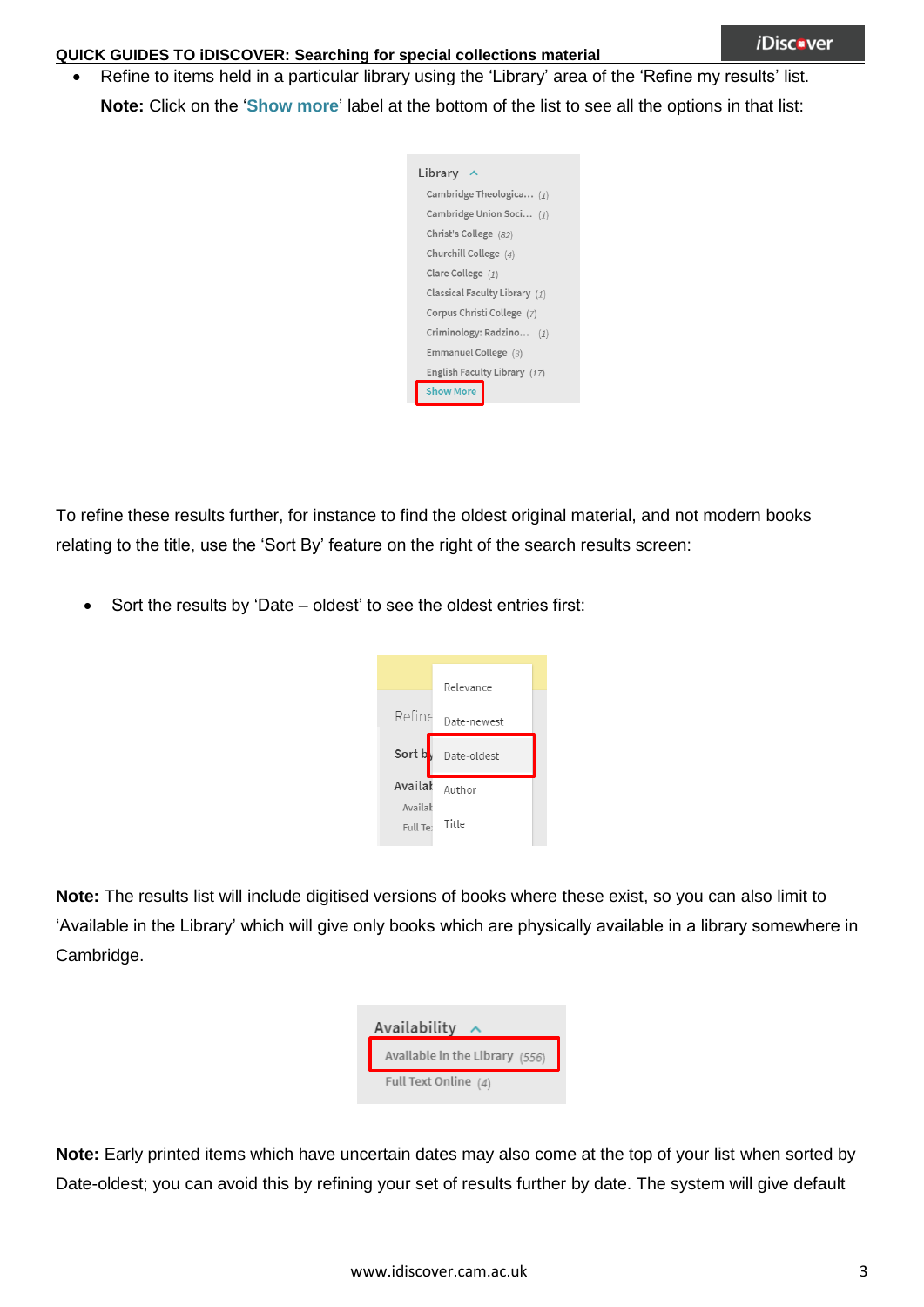#### *i*Disc.ver

#### **QUICK GUIDES TO iDISCOVER: Searching for special collections material**

dates which you can search between, based on the results of your search. You can refine down to a single

year.

| Refine my results    |      |        |
|----------------------|------|--------|
| Sort by Date-oldest  |      |        |
| <b>Resource Type</b> |      |        |
| <b>Books</b> (534)   |      |        |
| Scores $(15)$        |      |        |
| Audio Visual (7)     |      |        |
| Date                 |      |        |
| From                 | To   |        |
| 1600                 | 2016 | Refine |
|                      |      |        |

### See also: Quick Guide: Advanced searching methods

If you are looking for copy-specific information you can add keywords to your search such as "former owner", binder, binding etc.

 To see this information, click on the title or classmark of the item you are interested in and view the full record. It is usually found either in the 'Copy notes' part of the record, or next to the classmark, so check both places.

| Get It                                                                                                              |                                                                                                                                                                   |  |  |
|---------------------------------------------------------------------------------------------------------------------|-------------------------------------------------------------------------------------------------------------------------------------------------------------------|--|--|
| LOCATIONS:                                                                                                          |                                                                                                                                                                   |  |  |
| UL: Order in Rare Books Room (Not borrowable)<br>Check holdings; (Y.10.7)                                           |                                                                                                                                                                   |  |  |
| UL: Order in Rare Books Room (Not borrowable)<br>Check holdings; (Young.271)                                        |                                                                                                                                                                   |  |  |
|                                                                                                                     |                                                                                                                                                                   |  |  |
|                                                                                                                     |                                                                                                                                                                   |  |  |
| Details                                                                                                             |                                                                                                                                                                   |  |  |
| Title                                                                                                               | Paradise lost. A poem in ten books. The author John Milton.                                                                                                       |  |  |
| Author<br>Milton, John, 1608-1674. >                                                                                |                                                                                                                                                                   |  |  |
| Other entry<br>Young, Arthur William, 1852-1936, former owner. >                                                    |                                                                                                                                                                   |  |  |
| Publisher<br>London : printed by S. Simmons, and are to be sold by T. Helder at the Angel in Little Brittain, 1669. |                                                                                                                                                                   |  |  |
| <b>Creation date</b><br>1669                                                                                        |                                                                                                                                                                   |  |  |
| [356] $p.$ ; 4 <sup>o</sup><br>Format                                                                               |                                                                                                                                                                   |  |  |
| Subjects                                                                                                            | Fall of man -- Poetry -- Early works to 1800 >                                                                                                                    |  |  |
| Language                                                                                                            | English                                                                                                                                                           |  |  |
| <b>Notes</b>                                                                                                        | In verse.                                                                                                                                                         |  |  |
|                                                                                                                     | Signatures: A <sup>4</sup> (±A1) a <sup>4</sup> ; <sup>2</sup> A-2T <sup>4</sup> 2V <sup>2</sup> .                                                                |  |  |
|                                                                                                                     | The fifth state of the title page.                                                                                                                                |  |  |
|                                                                                                                     | Microfilm. Ann Arbor, Mich. University Microfilms, 1976. 1 microfilm reel; 35mm. (Early English books, 1641-                                                      |  |  |
| Copy notes                                                                                                          | 1100,009.1).<br>Young, 271: Provenance: From the collection of Arthur William Young, donated between 1933 and 1936.<br><b>UkCU</b>                                |  |  |
|                                                                                                                     | $-(CD - 100C)$ M2142                                                                                                                                              |  |  |
|                                                                                                                     | Grolier. Wither to Prior, 603<br>Coleridge, K.A. Catalogue of the Milton collection in the Turnbull Library, 90e<br>Shawcross, J. Milton, 302<br>Pforzheimer, 718 |  |  |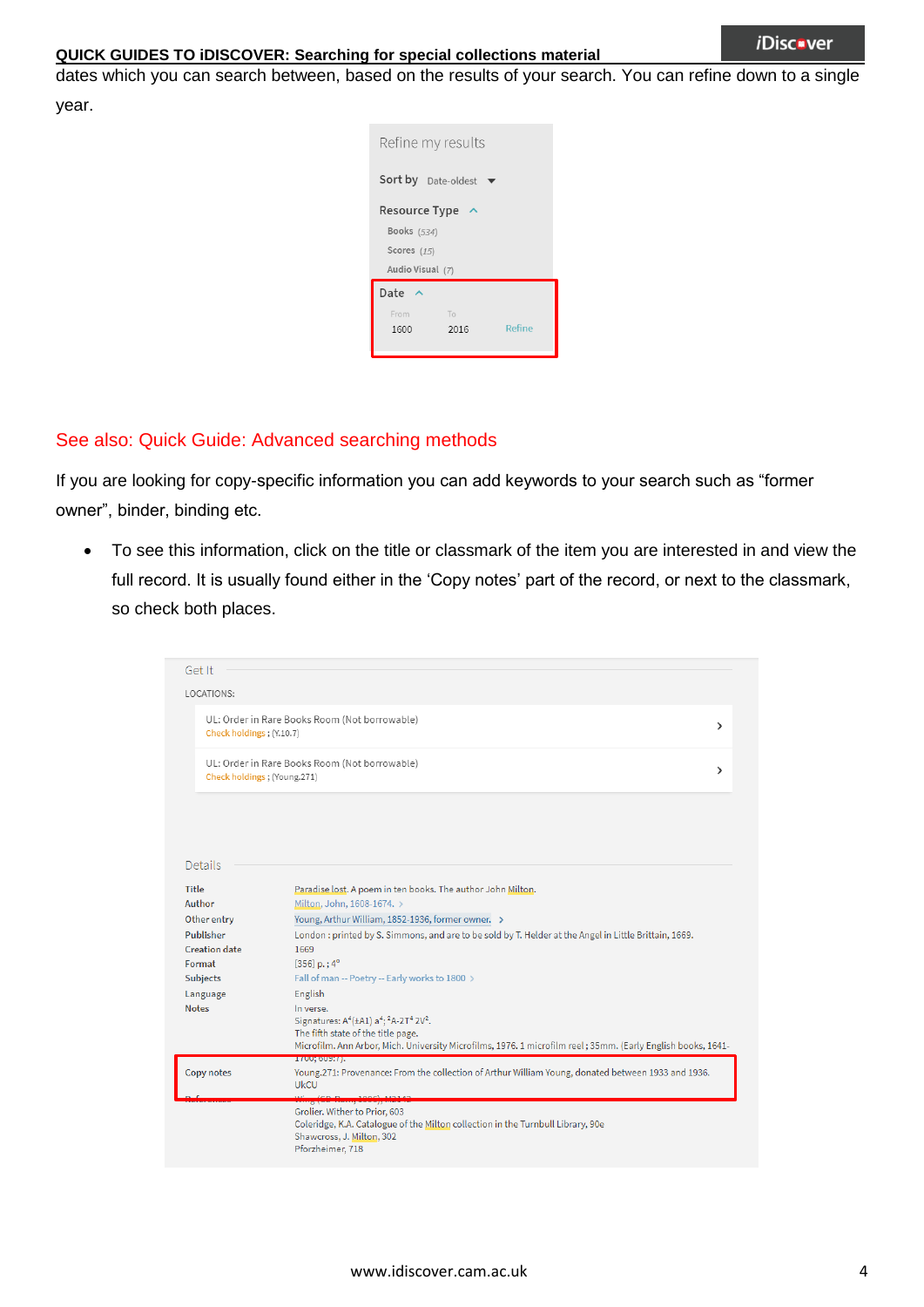**Note:** In this example, the code 'UkCU' refers to the University Library and these notes refer only to the copy held there. When searching for pre-1900 books and special collections, you will only see notes that refer to the specific copy of the book in the record you are viewing. To compare multiple copies across several libraries, you will need to view each library's record individually.

| <b>BOOK</b><br>Milton's Paradise lost. : A poem, in twelve books. With notes,  Collected from Dr.<br>Bentley; Dr Pearce  Richardson and Son; Addison; Paterson; Newton, and other<br>authors  / By John Marchant,<br>Milton, John, 1608-1674. Bentley, Richard, 1662-1742.; Pearce, Zachary, 1690-1774; Richardson, Jonathan, 1665-1745.; Richardson,<br>Jonathan, 1694-1771.; Addison, Joseph, 1672-1719.; Paterson, James, M.A., philologist.; Newton, Thomas, 1704-1782.; Marchant,<br>John, 18th cent.; Fenton, Elijah, 1683-1730.; Walker, Robert, fl. 1729-1758, printer.; Holwell, former owner.; Hamilton, Sidney<br>Gerrish, donor.<br>London:: printed by R. Walker , M,DCC,LI. [1751] |  |
|--------------------------------------------------------------------------------------------------------------------------------------------------------------------------------------------------------------------------------------------------------------------------------------------------------------------------------------------------------------------------------------------------------------------------------------------------------------------------------------------------------------------------------------------------------------------------------------------------------------------------------------------------------------------------------------------------|--|
| $\parallel$ Check holdings at Corpus Christi College: Parker Library (G.12.4) >                                                                                                                                                                                                                                                                                                                                                                                                                                                                                                                                                                                                                  |  |
|                                                                                                                                                                                                                                                                                                                                                                                                                                                                                                                                                                                                                                                                                                  |  |
| Send to                                                                                                                                                                                                                                                                                                                                                                                                                                                                                                                                                                                                                                                                                          |  |
| 99<br>$\sim$<br><b>RIS</b><br><b>EXPORT BIBTEX</b><br>CITATION<br>PERMALINK<br>PRINT<br>E-MAIL<br>(ENDNOTE/ZOTE                                                                                                                                                                                                                                                                                                                                                                                                                                                                                                                                                                                  |  |
| Get It                                                                                                                                                                                                                                                                                                                                                                                                                                                                                                                                                                                                                                                                                           |  |
| <b>LOCATION ITEMS</b>                                                                                                                                                                                                                                                                                                                                                                                                                                                                                                                                                                                                                                                                            |  |
| Corpus Christi College: Parker Library<br>Check holdings (G.12.4)                                                                                                                                                                                                                                                                                                                                                                                                                                                                                                                                                                                                                                |  |
| Note:<br>Bookplate: Urn armorial bookplate (Franks 15187) of Holwell family. College presentation label with name: S.G. Hamilton.;Binding:<br>18th cent. marbled paper boards; rebacked 1972.                                                                                                                                                                                                                                                                                                                                                                                                                                                                                                    |  |
| Check request options $\boxtimes$ >                                                                                                                                                                                                                                                                                                                                                                                                                                                                                                                                                                                                                                                              |  |

**Note:** Special Collections material in the University Library cannot currently be requested electronically; you will need to fill in a paper request form in the relevant reading room.

To request special collections material held in other Cambridge libraries, contact the relevant librarian.

If you wish to search only electronic databases of special collections material, such as EEBO or ECCO, select 'Articles and online resources' at the start of your search.

| Search for:<br>Cambridge Libraries Collections<br>Articles and Online Resources<br>⊙                                                                                               | Search Everything                                              |
|------------------------------------------------------------------------------------------------------------------------------------------------------------------------------------|----------------------------------------------------------------|
| milton<br>Author/creator $\blacktriangledown$ contains $\blacktriangledown$<br>AND $\blacktriangledown$ Any field $\blacktriangledown$ contains $\blacktriangledown$ paradise lost | Material Type<br><b>Books</b><br>▼<br>Language<br>Any language |
| <b>S</b> CLEAR<br>+ ADD A NEW LINE                                                                                                                                                 | Publication Date<br>Any year<br>$\overline{\phantom{a}}$       |
| Author/creator contains milton AND Any field contains paradise lost                                                                                                                | O SEARCH                                                       |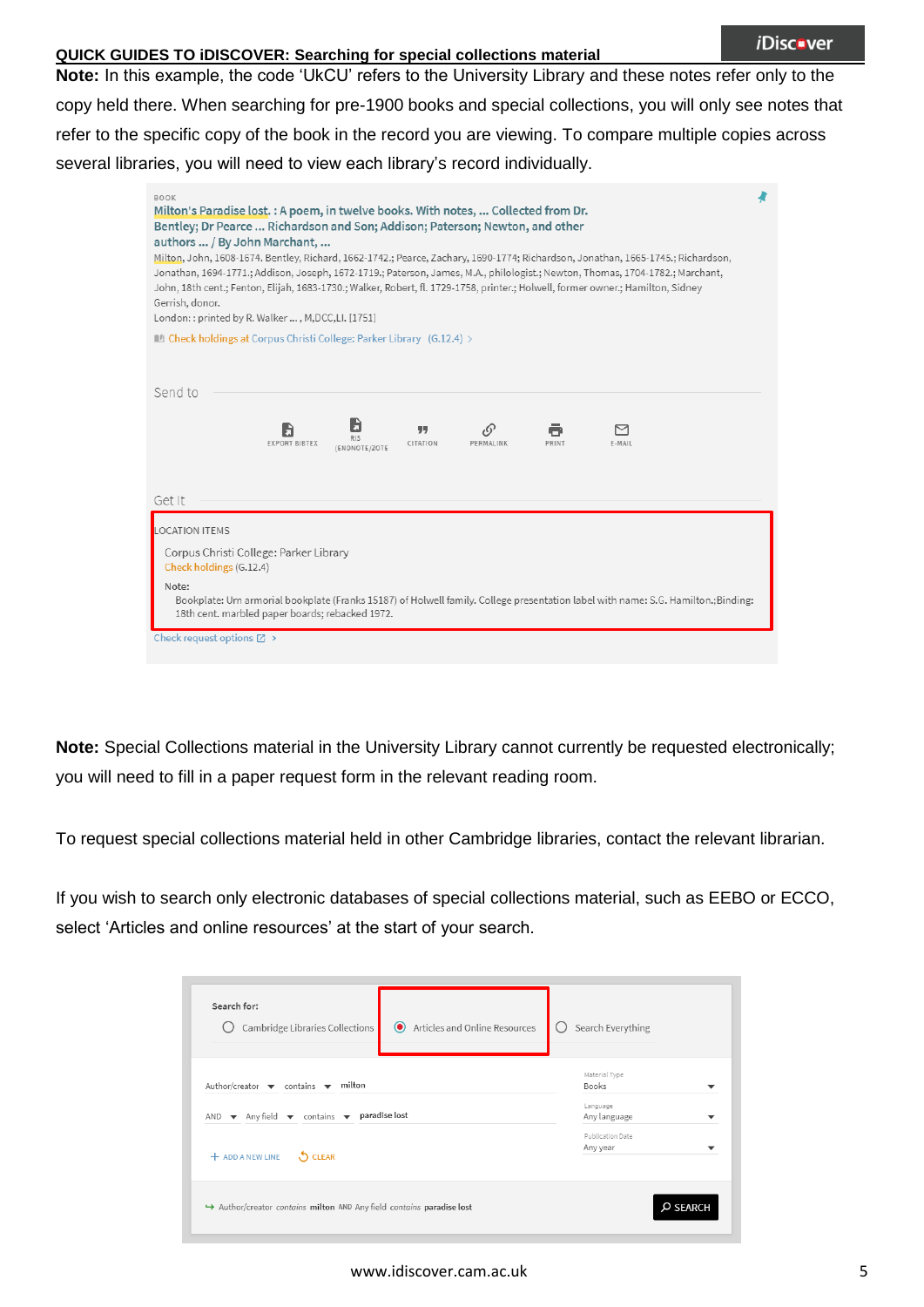## **Searching for maps, music and official publications.**

There are separate guides to the best ways to search for these types of material.

## **Searching for Cambridge University theses**

 $\overline{1}$ 

All Cambridge University PhD theses from 1921 onwards are held at the University Library and all those from 1970 onwards can be found in iDiscover, with incomplete coverage for earlier years. All pre-1970 theses can also be found in a card catalogue in the Manuscripts Reading Room at the University Library. You may find two types of result, printed copies and electronic copies.

For printed copies of theses, the results will be labelled as 'Book' in the results list:



- The classmark for the thesis will be shown on the brief record in the results list.
- Theses need to be ordered in the Manuscripts Reading Room at the University Library. They cannot be requested online at present.

From October 2017 all Cambridge PhD theses will be submitted in both electronic and hard copy forms. If the item you are searching for is available electronically in the Apollo online database, you can click on the green 'online access' link which will take you directly there.

| È | <b>DISSERTATION</b><br>Microwave-assisted pyrolysis of HDPE using an activated<br>carbon bed<br>Russell, Alan Donald Chase, Howard A.<br>University of Cambridge; Department of Chemical Engineering and Biotechnology |
|---|------------------------------------------------------------------------------------------------------------------------------------------------------------------------------------------------------------------------|
|   | $\mathcal{O}$ Online access $\boxtimes$ >                                                                                                                                                                              |

 To limit your search to electronically available theses, refine your search with the resource type Dissertations.